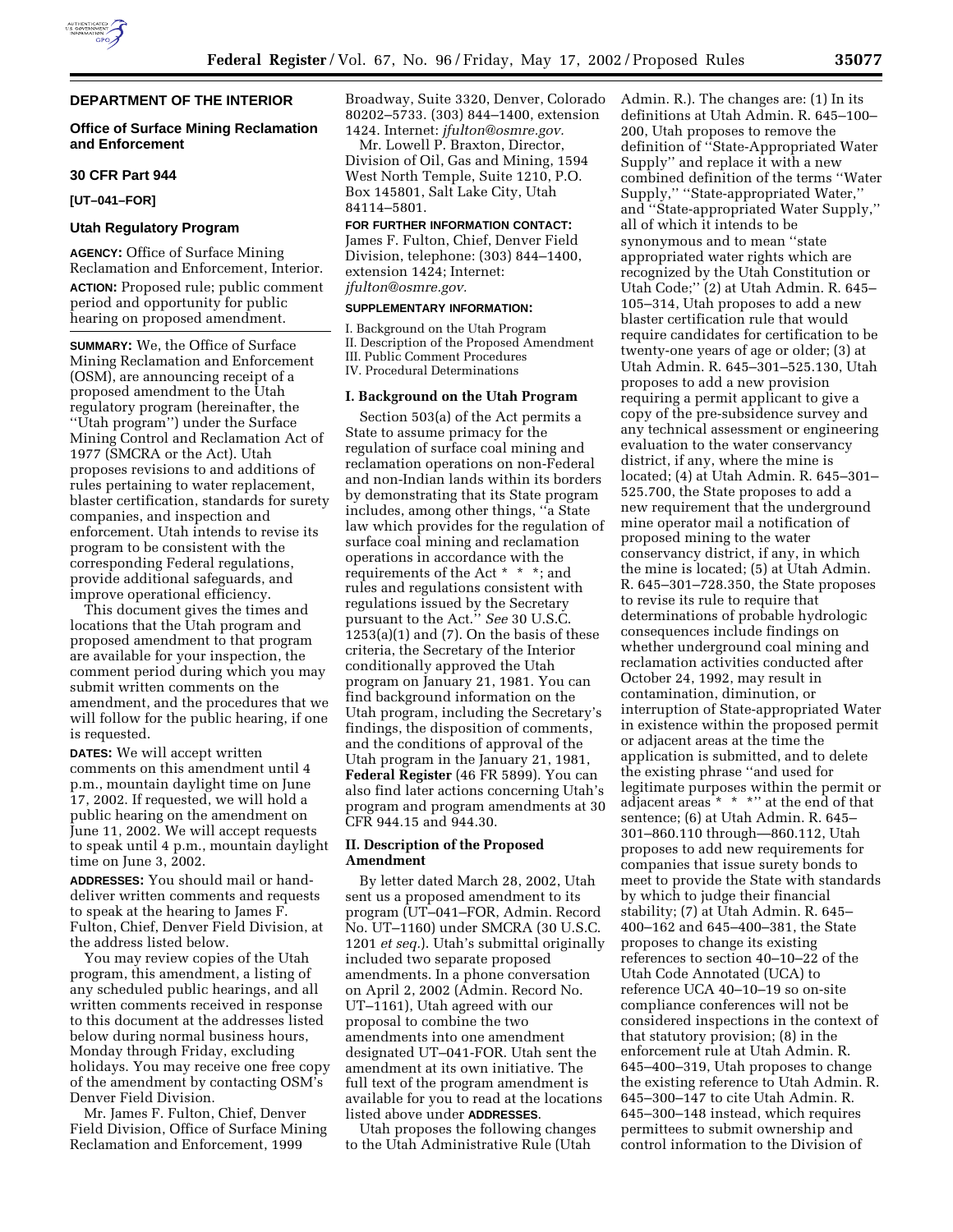Oil, Gas and Mining; and (9) at Utah Admin. R. 645–400–322, the State proposes to add the phrase " \* \* \* which does not create an imminent danger or harm for which a \* \* \*'' to complete the sentence and characterize situations in which it will issue notices of violation rather than cessation orders.

# **III. Public Comment Procedures**

Under the provisions of 30 CFR 732.17(h), we are seeking your comments on whether the amendment satisfies the applicable program approval criteria of 30 CFR 732.15. If we approve the amendment, it will become part of the Utah program.

# *Written Comments*

Send your written or electronic comments to OSM at the address given above. Your comments should be specific, pertain only to the issues proposed in this rulemaking, and include explanations in support of your recommendations. We will not consider or respond to your comments when developing the final rule if they are received after the close of the comment period (*see* **DATES**). We will make every attempt to log all comments into the administrative record, but comments delivered to an address other than the Denver Field Division might not be logged in.

### *Electronic Comments*

Please submit Internet comments as an ASCII or Word file avoiding the use of special characters and any form of encryption. Please also include ''Attn: SPATS No. UT–041–FOR'' and your name and return address in your Internet message. If you do not receive a confirmation that we have received your Internet message, contact the Denver Field Division at (303) 844– 1400, extension 1424.

# *Availability of Comments*

We will make comments, including names and addresses of respondents, available for public review during normal business hours. We will not consider anonymous comments. If individual respondents request confidentiality, we will honor their request to the extent allowable by law. Individual respondents who wish to withhold their name or address from public review, except for the city or town, must state this prominently at the beginning of their comments. We will make all submissions from organizations or businesses, and from individuals identifying themselves as representatives or officials of organizations or businesses, available for public review in their entirety.

# *Public Hearing*

If you wish to speak at the public hearing, contact the person listed under **FOR FURTHER INFORMATION CONTACT** by 4 p.m., mountain daylight time on June 3, 2002. If you are disabled and need special accommodations to attend a public hearing, contact the person listed under **FOR FURTHER INFORMATION CONTACT**. We will arrange the location and time of the hearing with those persons requesting the hearing. If no one requests an opportunity to speak, we will not hold the hearing.

To assist the transcriber and ensure an accurate record, we request, if possible, that each person who speaks at a public hearing provide us with a written copy of his or her comments. The public hearing will continue on the specified date until everyone scheduled to speak has been given an opportunity to be heard. If you are in the audience and have not been scheduled to speak and wish to do so, you will be allowed to speak after those who have been scheduled. We will end the hearing after everyone scheduled to speak, and others present in the audience who wish to speak, have been heard.

## *Public Meeting*

If only one person requests an opportunity to speak, we may hold a public meeting rather than a public hearing. If you wish to meet with us to discuss the amendment, please request a meeting by contacting the person listed under **FOR FURTHER INFORMATION CONTACT**. All such meetings are open to the public and, if possible, we will post notices of meetings at the locations listed under **ADDRESSES**. We will make a written summary of each meeting a part of the administrative record.

### **IV. Procedural Determinations**

#### *Executive Order 12630—Takings*

This rule does not have takings implications. This determination is based on the analysis performed for the counterpart Federal regulation.

# *Executive Order 12866—Regulatory Planning and Review*

This rule is exempted from review by the Office of Management and Budget (OMB) under Executive Order 12866.

## *Executive Order 12988—Civil Justice Reform*

The Department of the Interior has conducted the reviews required by section 3 of Executive Order 12988 and has determined that this rule meets the applicable standards of subsections (a) and (b) of that section. However, these standards are not applicable to the

actual language of State regulatory programs and program amendments because each program is drafted and promulgated by a specific State, not by OSM. Under sections 503 and 505 of SMCRA (30 U.S.C. 1253 and 1255) and the Federal regulations at 30 CFR 730.11, 732.15, and 732.17(h)(10), decisions on proposed State regulatory programs and program amendments submitted by the States must be based solely on a determination of whether the submittal is consistent with SMCRA and its implementing Federal regulations and whether the other requirements of 30 CFR parts 730, 731, and 732 have been met.

#### *Executive Order 13132—Federalism*

This rule does not have federalism implications. SMCRA delineates the roles of the Federal and State governments with regard to the regulation of surface coal mining and reclamation operations. One of the purposes of SMCRA is to ''establish a nationwide program to protect society and the environment from the adverse effects of surface coal mining operations.'' Section 503(a)(1) of SMCRA requires that State laws regulating surface coal mining and reclamation operations be ''in accordance with'' the requirements of SMCRA. Section 503(a)(7) requires that State programs contain rules and regulations ''consistent with'' regulations issued by the Secretary pursuant to SMCRA.

# *Executive Order 13211—Regulations That Significantly Affect The Supply, Distribution, or Use of Energy*

On May 18, 2001, the President issued Executive Order 13211 which requires agencies to prepare a Statement of Energy Effects for a rule that is (1) considered significant under Executive Order 12866, and (2) likely to have a significant adverse effect on the supply, distribution, or use of energy. Because this rule is exempt from review under Executive Order 12866 and is not expected to have a significant adverse effect on the supply, distribution, or use of energy, a Statement of Energy Effects is not required.

### *National Environmental Policy Act*

This rule does not require an environmental impact statement because section 702(d) of SMCRA (30 U.S.C. 1292(d)) provides that agency decisions on proposed State regulatory program provisions do not constitute major Federal actions within the meaning of section 102(2)(C) of the National Environmental Policy Act (42 U.S.C. 4332(2)(C)).